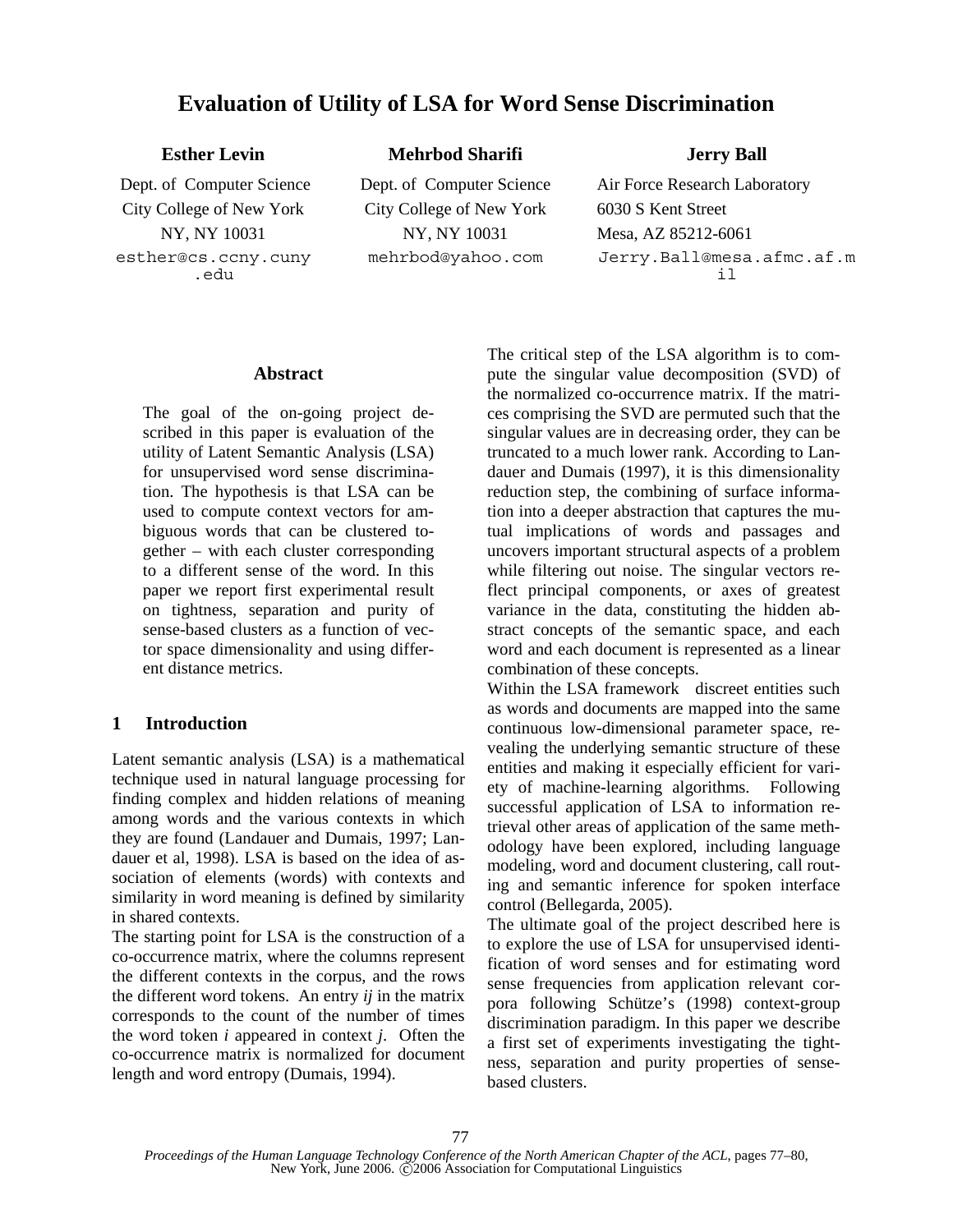#### **2 Experimental Setup**

The basic idea of the context-group discrimination paradigm adopted in this investigation is to induce senses of ambiguous word from their contextual similarity. The occurrences of an ambiguous word represented by their context vectors are grouped into clusters, where clusters consist of contextually similar occurrences. The context vectors in our experiments are LSA-based representation of the documents in which the ambiguous word appears. Context vectors from the training portion of the corpus are grouped into clusters and the centroid of the cluster—the sense vector—is computed. Ambiguous words from the test portion of the corpus are disambiguated by finding the closest sense vector (cluster centroid) to its context vector representation. If sense labels are available for the ambiguous words in the corpus, sense vectors are given a label that corresponds to the majority sense in their cluster, and sense discrimination accuracy can be evaluated by computing the percentage of ambiguous words from the test portion that were mapped to the sense vector whose label corresponds to the ambiguous word's sense label.

Our goal is to investigate how well the different senses of ambiguous words are separated in the LSA-based vector space. With an ideal representation the clusters of context vectors would be tight (the vectors in the cluster close to each other and close to centroid of the cluster), and far away from each other, and each cluster would be pure, i.e., consisting of vectors corresponding to words with the same sense. Since we don't want the evaluation of the LSA-based representation to be influenced by the choice of clustering algorithm, or the algorithm's initialization and its parameter settings that determine the resulting grouping, we took an orthogonal approach to the problem: Instead of evaluating the purity of the clusters based on geometrical position of vectors, we evaluate how wellformed the clusters based on sense labels are, how separated from each other and tight they are. As will be discussed below, performance evaluation of such sense-based clusters results in an upper bound on the performance that can be obtained by clustering algorithms such as EM or K-means.

# **3 Results**

We used the line-hard-serve-interest corpus(Leacock et al, 1993), with 1151 instances for 3 noun senses of word "Line": cord - 373, division - 374, and text - 404; 752 instances for 2 adjective senses of word "Hard": difficult – 376, not yielding to pressure or easily penetrated – 376; 1292 instances for 2 verb senses of word "Serve": serving a purpose, role or function or acting as – 853, and providing service 439; and 2113 instances for 3 noun senses of word "Interest": readiness to give attention - 361, a share in a company or business – 500, money paid for the use of money -1252.

For all instances of an ambiguous word in the corpus we computed the corresponding LSA context vectors, and grouped them into clusters according to the sense label given in the corpus. To evaluate the inter-cluster tightness and intra-cluster separation for variable-dimensionality LSA representation we used the following measures:

**1. Sense discrimination accuracy**. To compute sense discrimination accuracy the centroid of each sense cluster was computed using 90% of the data. We evaluated the sense discrimination accuracy using the remaining 10% of the data reserved for testing by computing for each test context vector the closest cluster centroid and comparing their sense labels. To increase the robustness of this evaluation we repeated this computation 10 times, each time using a different 10% chunk for test data, round-robin style. The sense discrimination accuracy estimated in this way constitutes an upper bound on the sense discrimination performance of unsupervised clustering such as K-means or EM: The sense-based centroids, by definition, are the points with minimal average distance to all the same-sense points in the training set, while the centroids found by unsupervised clustering are based on geometric properties of all context vectors, regardless of their sense label.

**2. Average Silhouette Value**. The silhouette value (Rousseeuw, 1987) for each point is a measure of how similar that point is to points in its own cluster vs. points in other clusters. This measure ranges from  $+1$ , indicating points that are very distant from neighboring clusters, through 0, indicating points that are not distinctly in one cluster or another, to -1, indicating points that are probably assigned to the wrong cluster. To construct the silhouette value for each vector i*, S(i),* the following formula is used: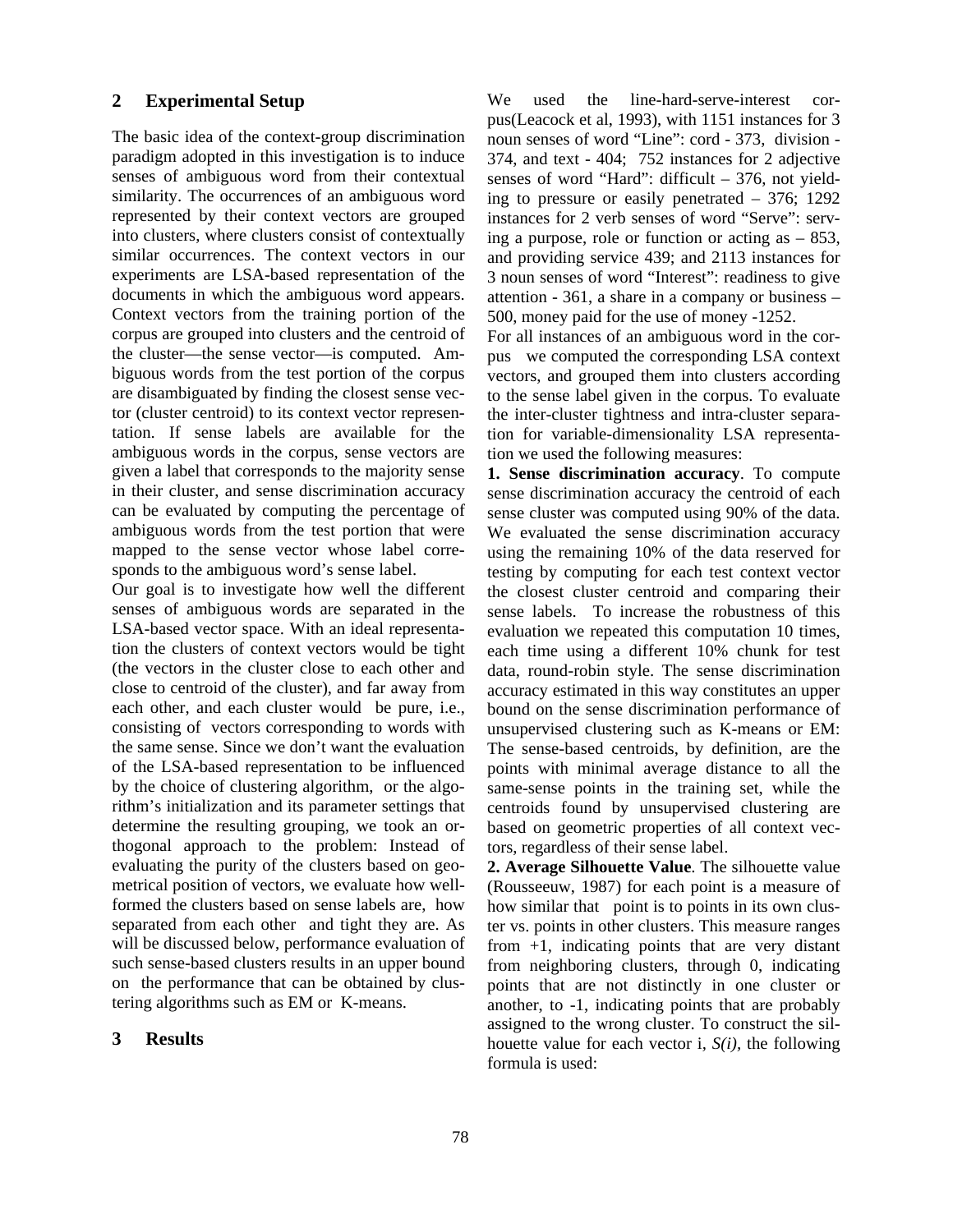$$
S(i) = \frac{(b(i) - a(i))}{\max\{a(i), b(i)\}},
$$

where *a(i)* is an average distance of *i*-object to all other objects in the same cluster and *b(i)* is a minimum of average distance *of i-*object to all objects in other cluster (in other words, it is the average distance to the points in closest cluster among the other clusters). The overall average silhouette value is simply the average of the *S(i)* for all points in the whole dataset.



Figure 1: Average discrimination accuracy

Figure 1 plots the average discrimination accuracy as a function of LSA dimensionality for different distance/similarity measures, namely L2, L1 and cosine, for the 4 ambiguous words in the corpus. Note that the distance measure choice affects not only the classification of a point to the cluster, but also the computation of cluster centroid. For L2

and cosine measures the centroid is simply the average of vectors in the cluster, while for L1 it is the median, i.e., the value of *i-*th dimension of the cluster centroid vector is the median of values of the *i-*th dimension of all the vectors in the cluster.

As can be seen from the sense discrimination results in Fig. 1, cosine distance, the most frequently used distance measure in LSA applications, has the best performance in for 3 out of 4 words in the corpus. Only for "Hard" does L1 outperforms cosine for low values of LSA dimension. As to the influence of dimensionality reduction on sense discrimination accuracy, our results show that (at least for the cosine distance) the accuracy does not peak at any reduced dimension, rather it increases monotonically, first rapidly and then reaching saturation as the dimension is increased from its lowest value (50 in our experiments) to the full dimension that corresponds to the number of contexts in the corpus.

 These results suggest that the value of dimensionality reduction is not in increasing the sense discrimination power of LSA representation, but in making the subsequent computations more efficient and perhaps enabling working with much larger corpora. For every number of dimensions examined, the average sense discrimination accuracy is significantly better than the baseline that was computed as the relative percentage of the most frequent sense of each ambiguous word in the corpus.

Figure 2 shows the average silhouette values for the sense-based clusters as a function of the dimensionality of the underlying LSA–based vector representation for the 3 different distance metrics and for the 4 words in the corpus. The average silhouette value is close to zero, not varying significantly for the different number of dimensions and distance measures. Although the measured silhouette values indicate that the sense-based clusters are not very tight, the sense-discrimination accuracy results suggest that they are sufficiently far from each other to guarantee relatively high accuracy.

#### **4 Summary and Discussion**

In this paper we reported on the first in a series of experiments aimed at examining the sense discrimination utility of LSA-based vector representation of ambiguous words' contexts. Our evaluation of average silhouette values indicates that sense